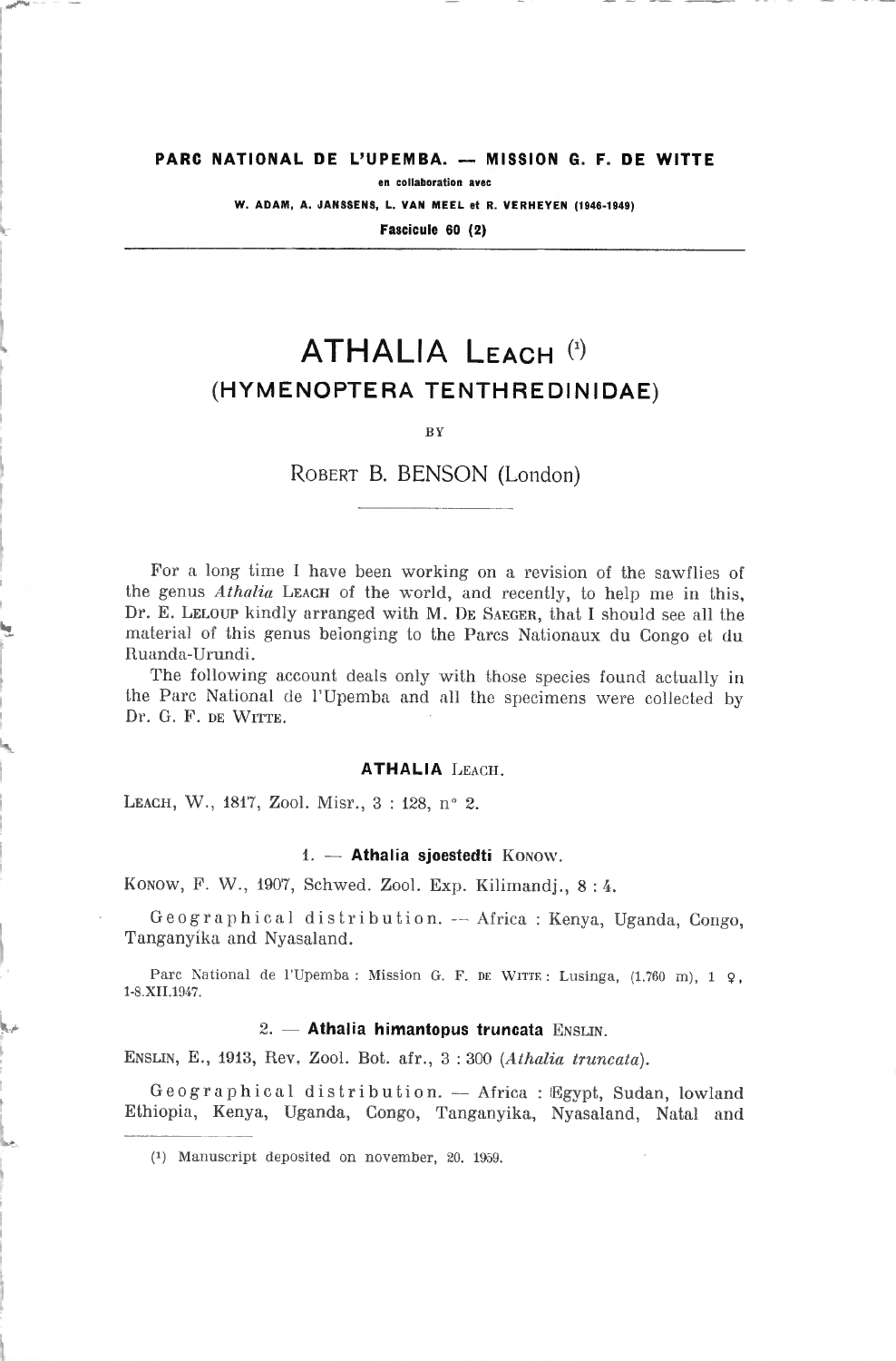S. Rhodesia, replaced by different subspecies in the highlands of Ethiopie and the Cape.

Parc National de l'Upemba : Mission G. F. De WITTE : Lusinga (Mukana) (1.810 m), <sup>1</sup> Ç, 29.V.1945; riv. Lupiala (700-1.200 m), <sup>1</sup> Ç, 30.VI.1945; Lusinga (1.700 m), <sup>1</sup> &, 1-8.XII.1947; Kilwezl (750 m), <sup>1</sup> \$, 16-21.VIII.1948; Kilwezi affl. dr. Lufira (750 m), <sup>1</sup> \$, 23-27.VIII.1948; Masombwe (1.120 m), 1  $\delta$ , 4-16.X.1948; Kiamokoto-Kiwakishi (1.670 m),  $1 \quad \text{\AA}$ , 4-16.X.1948.

## 3. — Athalia concors Konow.

Konow, F. W., 1909, Z. Syst. Hym. Dipt., 8:168.

Geographical distribution. — South Arabia : Yemen; and Africa : Eritrea, Kenya, Uganda, Congo, Rhodesia, Nyasaland, Transvaal, Zululand, Basutoland and Cape.

Parc National de l'Upemba : Mission G. F. DE WITTE : Mukana/Lusinga (1.810 m), 1  $\beta$ , 18-19.III.1948, 1  $\varphi$ , 19.IV.1949.

#### 4. - Athalia dulcis nov. sp.

<sup>Ç</sup> : Head black with elypeus and rest of mouthparts yellow. Thorax yellow with black mesonotum including scutellum, metanotum and stripe along the line of fusion of mesosternum and mesepisternum. Legs yellow with black outer apex to front tibia and apex of middle and hind tibia and of alt the tarsomeres. Abdomen yellow except for black sawsheath. Wings with apical halves infuscate and basai halves hyaline. Length 6.5 mm.

Head with mouthparts elongate; prelabium longer than greatest measure of eye. Clypeus sligthly asymmetrical, produced more on left than right side; the greatest length slightly longer than distance between antennal sockets  $(1.2:1.0)$ . Malar space to distance between antennal sockets as (0.7 ; 1.0). Antenna with basai segments to 7th longer than broad. Pubescence dense and fuscous above.

Thorax normal, densely pubescent ail over without glabrous patches.

Legs normal; inner hind tibial spur slightly longer than apical breadth of tibia  $(1.0:0.8)$  but less than half metatarsus  $(1.0:2.2)$ .

Wings normal. Abdomen with hypopygium scarcely emarginate. Saw with sharp prominent teeth as in  $A$ . cordata LEPELETIER.

 $\sigma$ : As  $\varphi$  except for sexual characters. Tegulae and pronotum above  $\pm$  infuscate. Clypeus twice as long medially as distance between antennal sockets. Malar space little more than length of one eye-facet.

Parc National de l'Upemba : Mission G. F. DE WITTE : Lusinga (1.700 m), 1 ♀ (holotype) and 1  $\delta$ , 1-8.XII.1947; riv. Dipidi (1.700 m), 1  $\delta$ , 10.I.1948.

٠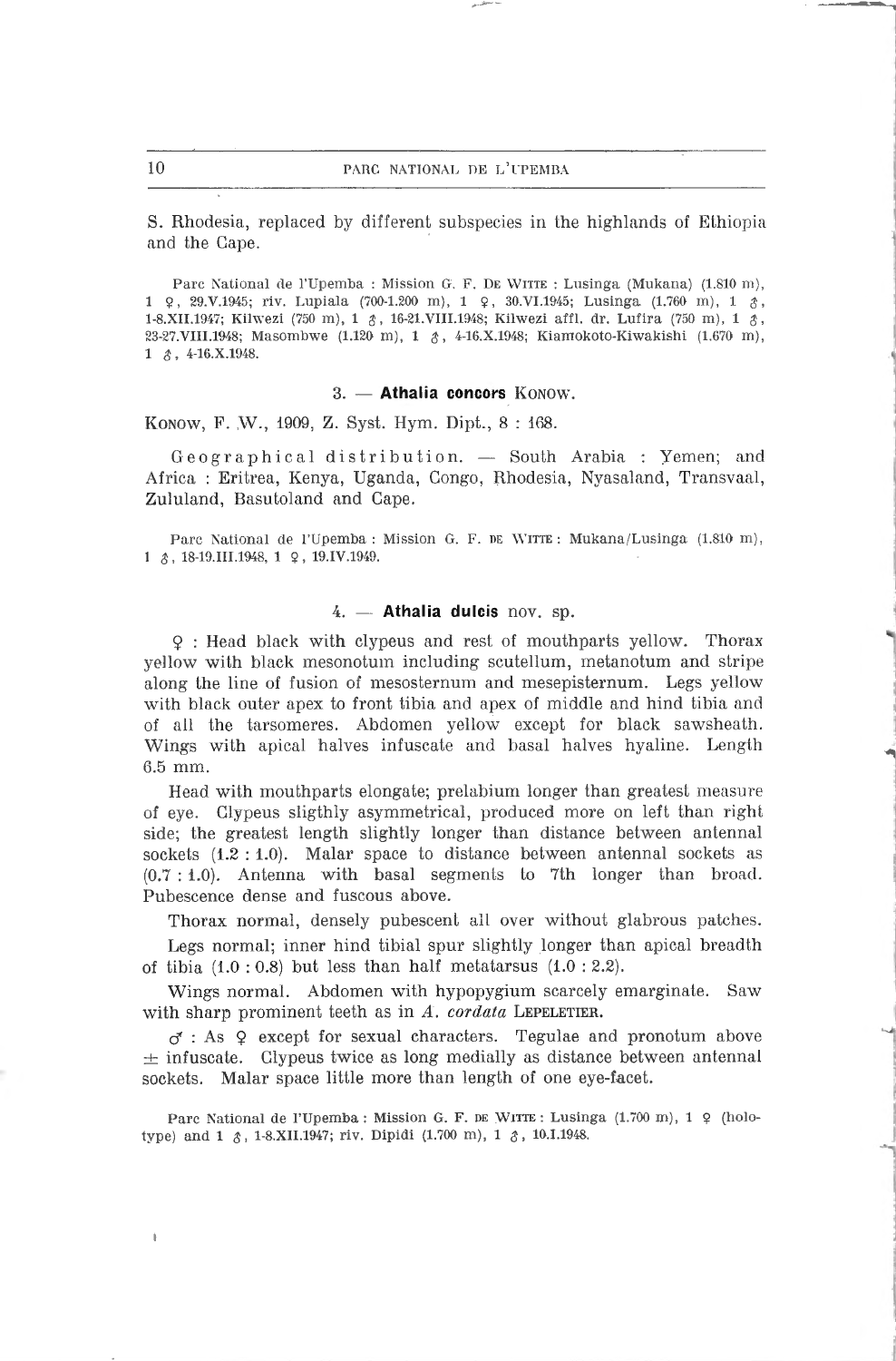11

This species is distinguished from Athalia dissona Konow by the blacktipped fore tibia, by the black band over the mesosterno-pleural line and by its sharp-toothed saw.

## 5. — Athalia schoutedeni Forsius.

FORSIUS, R., 1928, Rev. Zool. Bot. afr., 16:240.

Géographie al distribution. — Africa : Congo and Nigeria.

Parc National de l'Upemba : Mission G. F. DE WITTE : Kankunda affl. g. Lupiala (1.300 ni), <sup>1</sup> 9, 16-24.XI.1947; Kalumegongo (1.870 m), <sup>1</sup> <sup>9</sup> , 21.1.1948.

## 6. — Athalia clavata Konow.

Konow, F. W., 1907, Schwed. Zool. Exp. Kilimandj., <sup>8</sup> : 7.

Geographical distribution. —Africa : Ethiopia, Congo, Basutoland and Cape.

Parc National de l'Upemba : Mission G. F. DE WITTE : Lusinga (1.760 m),  $1 \text{ } \text{\textdegree}$ , 7.IV.1947, 5  $\delta$ , 7  $\epsilon$ , 1-8.XII.1947, 5  $\delta$ , 4  $\epsilon$ , 9-17.XII.1947, 10  $\delta$ , 5  $\epsilon$ , 12-17.XII.1947, <sup>1</sup> <sup>9</sup> 7.V. 1949; riv. Kenia (affl. dr. Lusinga) (1.585 m), <sup>1</sup> 3, 19.XII.1947; Mbuye Bala  $(1.750 \text{ m}), 1 \text{ } \text{\&}, 23-31.111.1948.$ 

#### 7. — Athalia ustipennis Mocsâry.

Mocsâry, A., 1909, Ann. Mus. Hung., <sup>7</sup> : 12.

U

Geographical distribution. —Africa : Congo, Uganda, Kenya, Tanganyika and S. Rhodesia.

Parc National de l'Upemba : Mission G. F. de WITTE : Kaziba affl. g. Senze s.-affl. dr. Lufira (1.140 m), 1  $\varphi$ , 15-27.II.1948; Mukana (Lusinga) (1.810 m), 1  $\varphi$ , 15.III.1948, 1  $\delta$ , 18-19.III.1948.

#### 8. - Athalia furvipennis Konow.

Konow, F. W., 1907, Schwed. Zool. Exp. Kilimandj., <sup>8</sup> : 5.

Geographical distribution. — Africa : Ethiopia, Kenya, Uganda, Congo, Nyasaland, Natal and Cape.

Parc National de l'Upemba: Mission G. F. DE WITTE: Mbuye-Bala (1.750 m),  $1 \, \varphi$ , 1-7.IV.1948.

british museum, national history. london.